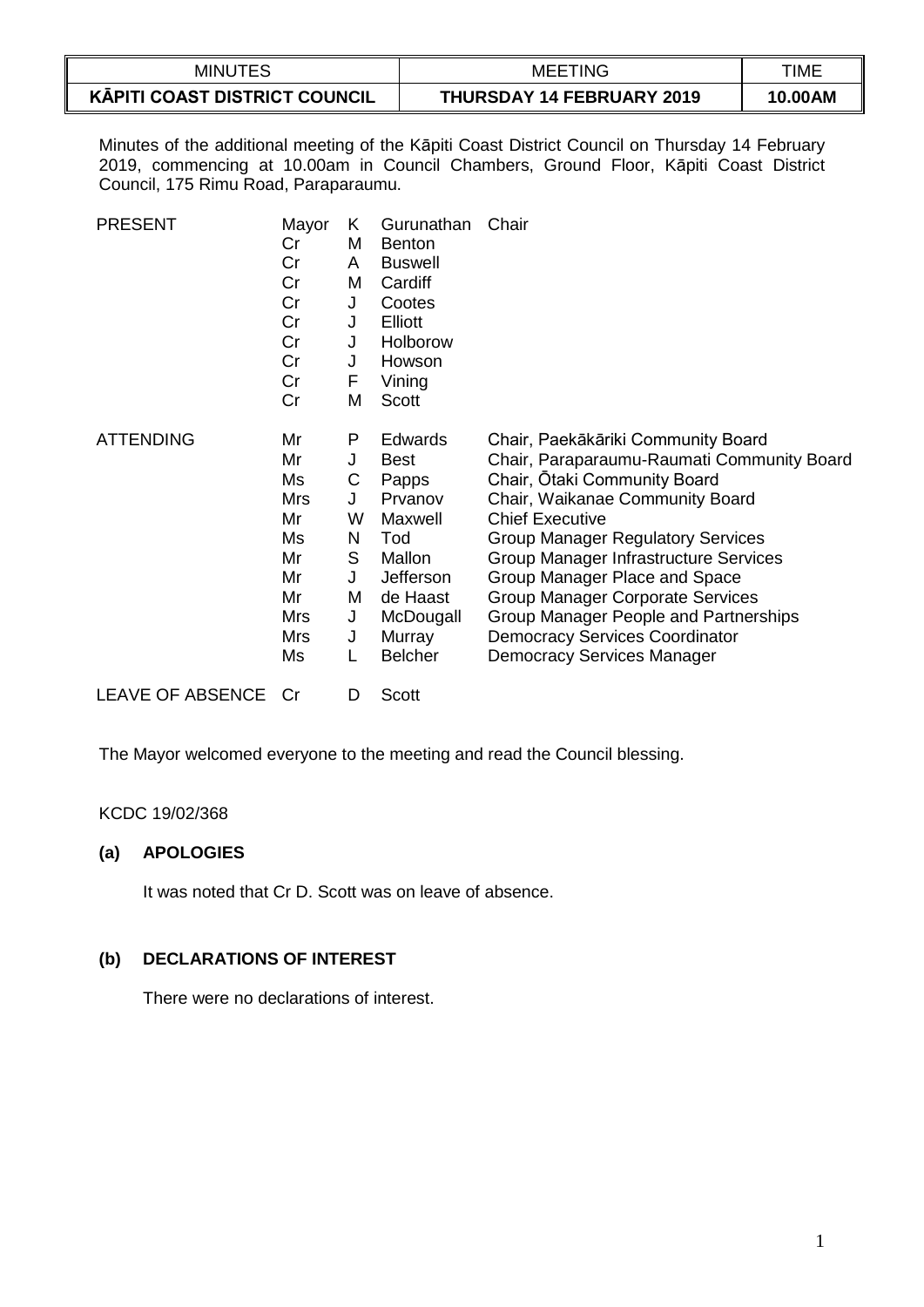| <b>MINUTES</b>                       | 'ING<br>MEE.                     | TIME    |
|--------------------------------------|----------------------------------|---------|
| <b>KAPITI COAST DISTRICT COUNCIL</b> | <b>THURSDAY 14 FEBRUARY 2019</b> | 10.00AM |

### KCDC 19/02/369

#### **PUBLIC SPEAKING TIME (for items relating to the agenda)**

- 1. Edward Dickson spoke, as a member of St Vincent De Paul, in relation to item 6 on the Agenda, Disposal of Property, and answered members' questions.
- 2. Trevor Daniell spoke, on behalf of Grey Power, in relation to item 6 on the Agenda, Disposal of Property.
- 3. Kathy Spiers spoke, on behalf of Paraparaumu/Raumati Community Board, in relation to item 6 on the Agenda, Disposal of Property and answered members' questions.
- 4. Paul Hughes spoke, on behalf of the Kāpiti Coast Communities Task Force, in relation to item 6 on the Agenda, Disposal of Property and answered members' questions.

### KCDC 19/02/370 **MEMBERS' BUSINESS**

(a) Public Speaking Time Responses:

There were no further responses.

(b) Leave of Absence:

#### **MOVED (M Scott/Vining)**

#### **That leave of absence for Cr Holborow be amended to be from 27 February to 5 March 2019.**

#### **CARRIED**

(c) Matters of an Urgent Nature:

There were no matters of an urgent nature.

Item 6 on the agenda, KCDC 19/02/371 Disposal of Property (PS-19-735) had been withdrawn by the Chief Executive under section 9.9 of Standing Orders.

#### KCDC 19/02/372 **COMMUNITY BOARD REMUNERATION – RESPONSE TO THE REMUNERATION AUTHORITY (PP-19-722)**

The report was taken as read.

### **MOVED (Cardiff/Vining)**

**That Council approve the feedback on the questions raised by the Remuneration Authority as at Appendix 2 of report PP-19-722**.

### **CARRIED**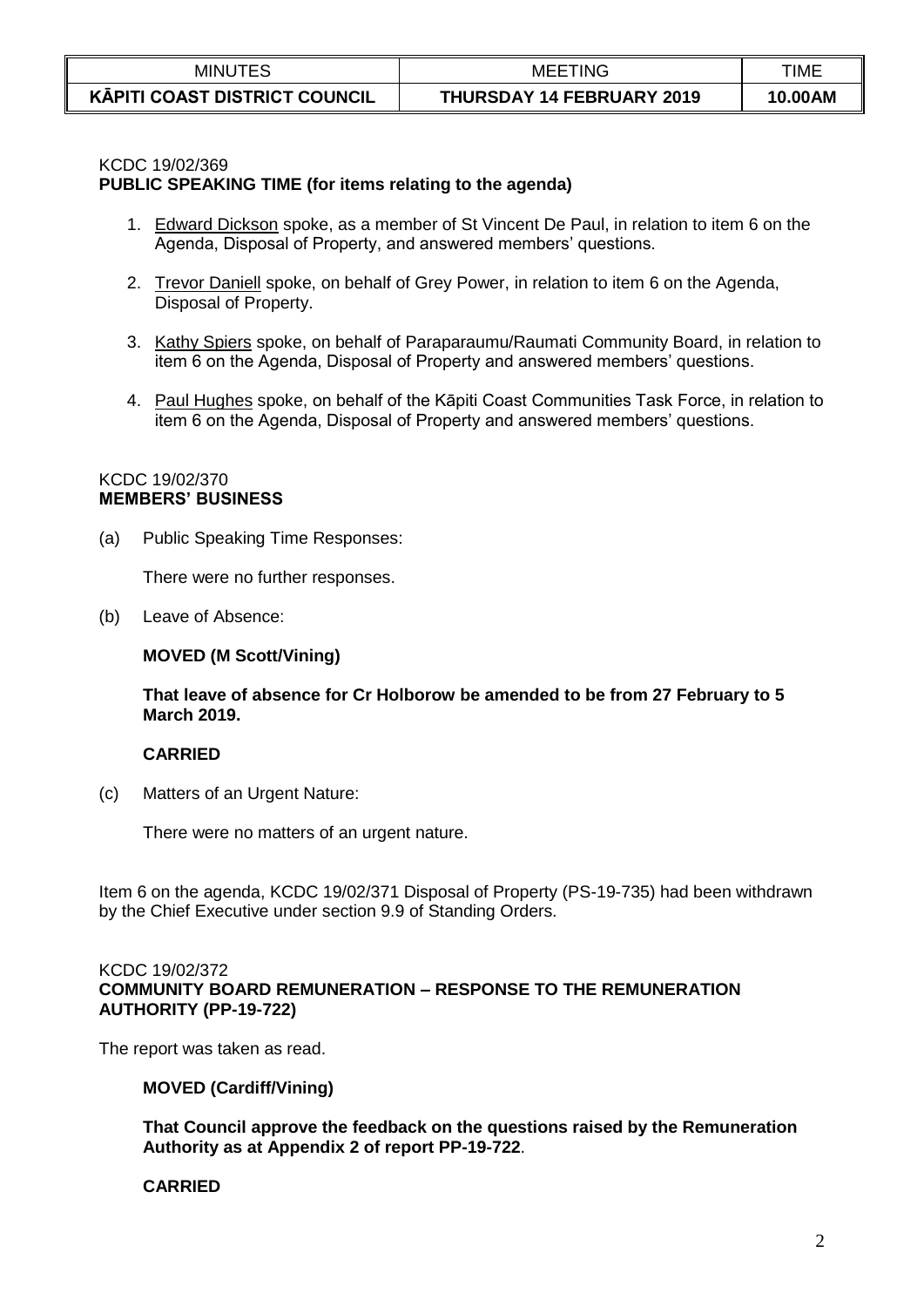| <b>MINUTES</b>                       | <b>MEETING</b>            | TIME    |
|--------------------------------------|---------------------------|---------|
| <b>KAPITI COAST DISTRICT COUNCIL</b> | THURSDAY 14 FEBRUARY 2019 | 10.00AM |

#### KCDC 19/02/373 **COUNCILLOR ATTENDANCE AT LOCAL GOVERNMENT NEW ZEALAND CONFERENCE 2019 (PP-19-720)**

Ms Belcher spoke to the report and gave an update on the training programme detailing remaining budget for the 2018/19 financial year. Members discussed three official delegates attending the conference and potentially other members attending for the day with the Mayors' approval.

### **MOVED (M Scott/Benton)**

**That Council approves the attendance of Cr Vining, Cr Cootes and Cr Elliott at the Local Government New Zealand Conference 2019.**

### **CARRIED**

### **MOVED (Gurunathan/Benton)**

**That the remaining monies in the 2018-2019 training budget for Mayor and Councillors be made available for individual training needs. Applications to be assessed in the order they are received and to be approved by the Mayor or Deputy Mayor in accordance with the criteria on the Councillor Training and Development Application Form.**

#### **CARRIED**

#### KCDC 19/02/374 **COUNCIL FORWARD AGENDA PROGRAMME (PP-19-721)**

Ms Belcher spoke to the report. There was discussion about the possibility of moving the adoption of the Annual Plan from June to May, in order to avoid unnecessary rush and the requirement for staff to work late into the night if any changes are required.

### **MOVED (Vining/Buswell)**

**That Council receives this report PP-19-721 and notes the attached Council forward agenda programme.**

### **CARRIED**

KCDC 19/02/375 **MAYOR'S REPORT**

There was no report provided for the Additional Council meeting.

KCDC 19/02/376 **CONFIRMATION OF MINUTES: 24 JANUARY 2019**

### **MOVED (M Scott / Benton)**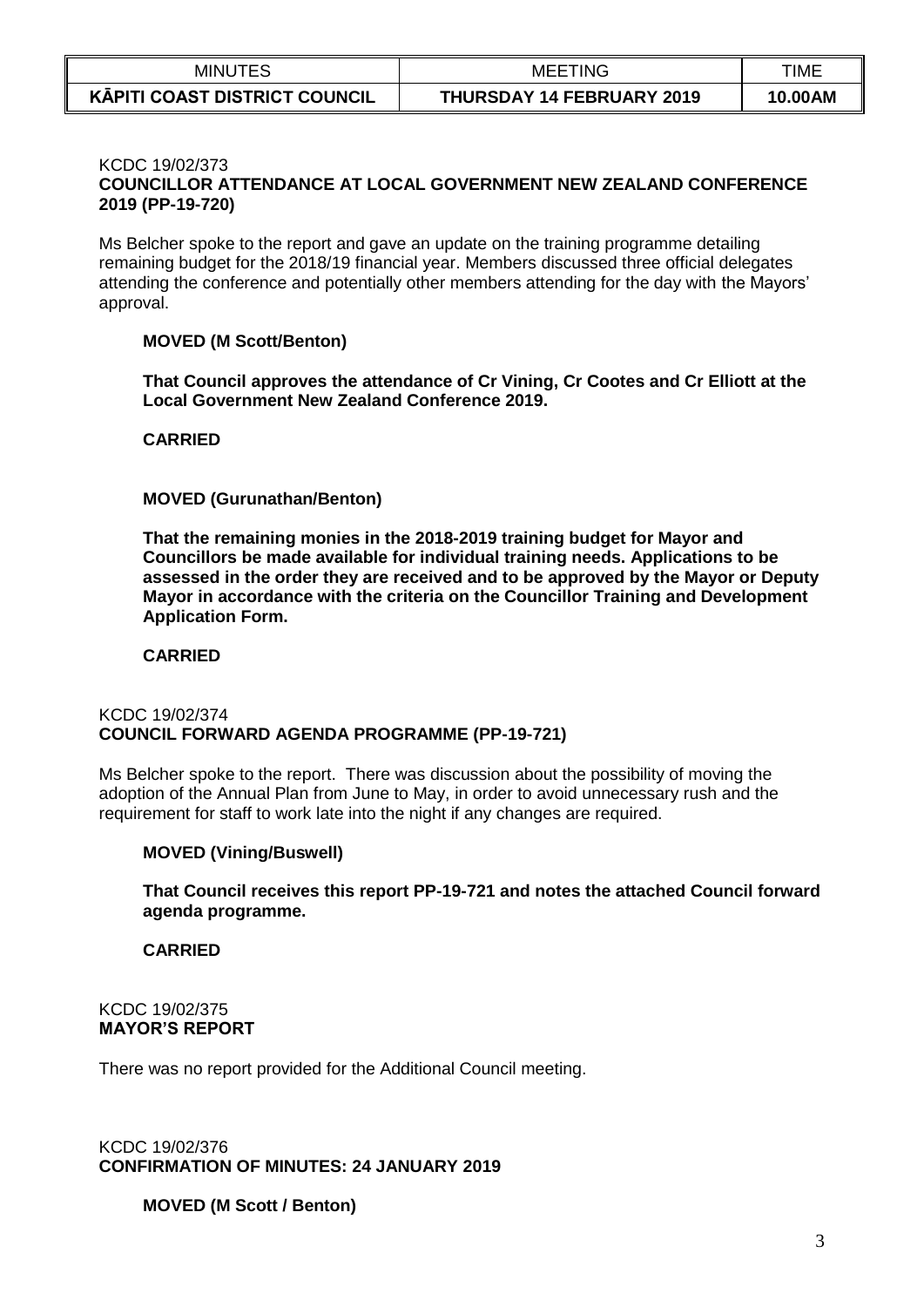| <b>MINUTES</b>                       | <b>MEETING</b>                   | TIME    |
|--------------------------------------|----------------------------------|---------|
| <b>KĀPITI COAST DISTRICT COUNCIL</b> | <b>THURSDAY 14 FEBRUARY 2019</b> | 10.00AM |

**That the minutes of the Council meeting on 24 January 2019 be accepted as a true and accurate record of that meeting.**

#### **CARRIED**

### KCDC 19/02/378 **RESOLUTION TO GO INTO PUBLIC EXCLUDED**

**MOVED (Gurunathan /Holborow)**

### **PUBLIC EXCLUDED RESOLUTION**

**That, pursuant to Section 48 of the Local Government Official Information and Meetings Act 1987, the public now be excluded from the meeting (with the exception of Community Board representatives) for the reasons given below, while the following matters are considered:**

**Confirmation of Public Excluded Minutes: 24 January 2019**

**The general subject of each matter to be considered, while the public are excluded, the reason for passing this resolution in relation to each matter, and the specific grounds under Section 48(1) of the Local Government Official Information and Meetings Act 1987, for the passing of this resolution are as follows:**

| <b>General</b><br>subject<br><b>of</b><br>each matter to<br>be<br>considered | <b>Reason for passing this</b><br>resolution in relation to<br>each matter                                                                                                                                                                                     | <b>Grounds under Section</b><br>48(1) for the passing of this<br>resolution                                                                          |
|------------------------------------------------------------------------------|----------------------------------------------------------------------------------------------------------------------------------------------------------------------------------------------------------------------------------------------------------------|------------------------------------------------------------------------------------------------------------------------------------------------------|
| <b>Confirmation of</b><br><b>Public Excluded</b><br><b>Minutes:</b>          | Section $7(2)(a)$ – to protect<br>the privacy of natural<br>persons.                                                                                                                                                                                           | Section $48(1)(a)$ : That the<br>public conduct of the whole or<br>the relevant part of the                                                          |
| <b>24 January 2019</b>                                                       | Section $7(2)(f)(i) - to$<br>maintain the effective<br>conduct of public affairs<br>through the free and frank<br>expression of opinions by or<br>between or to members or<br>officers or employees of any<br>local authority  in the<br>course of their duty. | proceedings of the meeting<br>would be likely to result in the<br>disclosure of information for<br>which good reason for<br>withholding would exist. |

# **CARRIED**

*The Council meeting went into public excluded session at 10.42.*

*The Council came out of public excluded session at 10.58*

## KCDC 19/02/377 **PUBLIC SPEAKING TIME (for items not related to the agenda)**